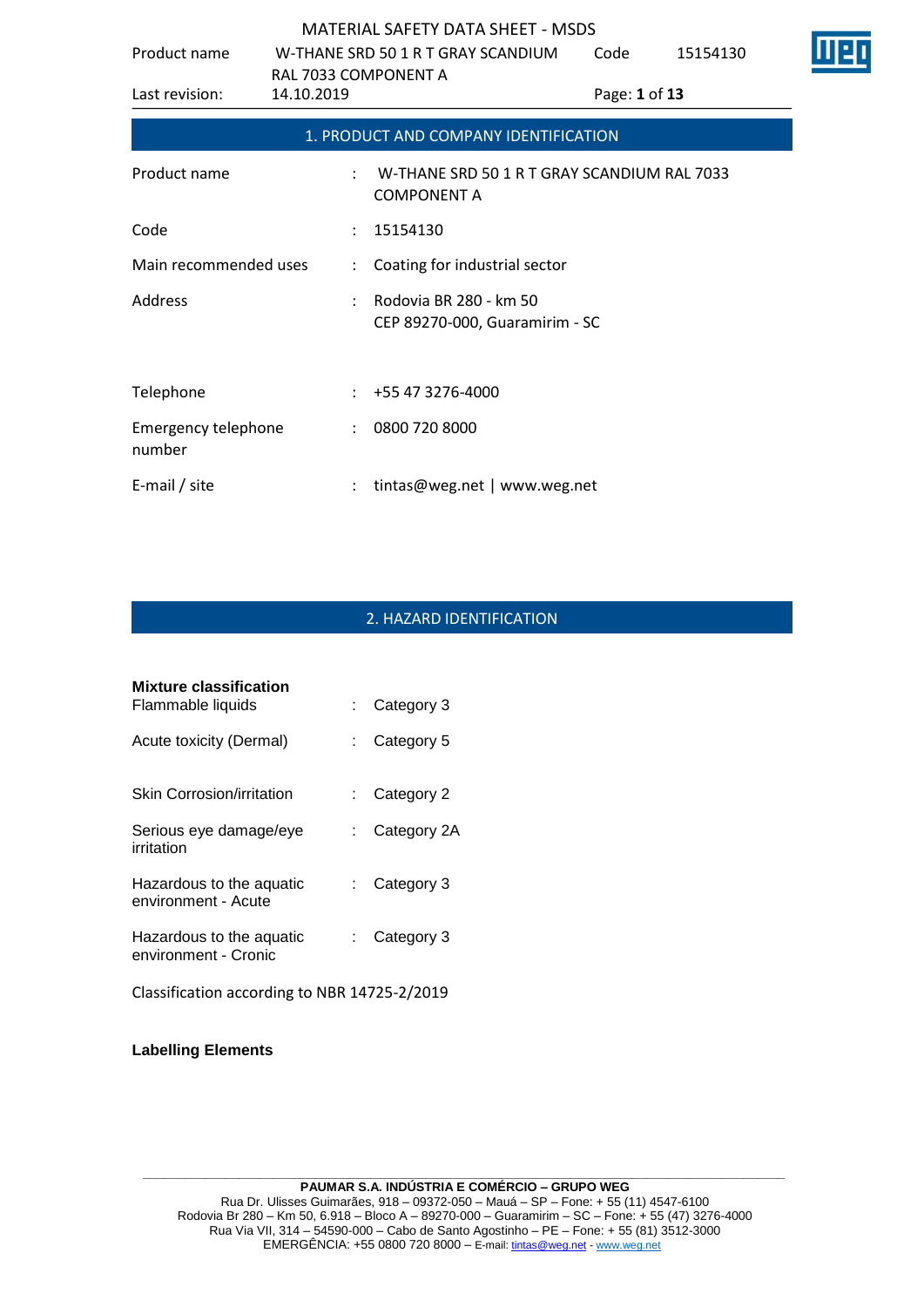| Product name           |                      | W-THANE SRD 50 1 R T GRAY SCANDIUM                                                                                                                                                                                                                | Code          | 15154130 |  |
|------------------------|----------------------|---------------------------------------------------------------------------------------------------------------------------------------------------------------------------------------------------------------------------------------------------|---------------|----------|--|
|                        | RAL 7033 COMPONENT A |                                                                                                                                                                                                                                                   |               |          |  |
| Last revision:         | 14.10.2019           |                                                                                                                                                                                                                                                   | Page: 2 of 13 |          |  |
| <b>Warning phrase</b>  |                      | Warning                                                                                                                                                                                                                                           |               |          |  |
| <b>Hazard phrases</b>  |                      | H226 Flammable liquid and vapour.<br>H313 May be harmful in contact with skin.<br>H315 Causes skin irritation.<br>H319 Causes serious eye irritation.<br>H402 Harmful to aquatic life.<br>H412 Harmful to aquatic life with long lasting effects. |               |          |  |
| <b>Caution Phrases</b> |                      | <b>Prevention:</b><br>P210 Keep away from heat, hot surfaces, sparks, open flames<br>and other ignition sources. No smoking.                                                                                                                      |               |          |  |
|                        |                      | P233 Keep container tightly closed.                                                                                                                                                                                                               |               |          |  |
|                        |                      | P240 Ground/bond container and receiving equipment.                                                                                                                                                                                               |               |          |  |
|                        |                      | <b>Reaction:</b><br>P303+P361+P353 IF ON SKIN (or hair): Take off immediately<br>all contaminated clothing. Rinse skin with water/shower.                                                                                                         |               |          |  |
|                        |                      | P312 Call a POISON CENTER/ doctor/if you feel unwell.                                                                                                                                                                                             |               |          |  |
|                        |                      | P337+P313 If eye irritation persists get medical<br>advice/attention.                                                                                                                                                                             |               |          |  |
|                        |                      | P362+P364 Take off contaminated clothing and wash it before<br>reuse.                                                                                                                                                                             |               |          |  |
|                        |                      | P370+P378 In case of fire: Use as chapter 5 of MSDS to<br>extinguish.                                                                                                                                                                             |               |          |  |
|                        |                      | Storage:<br>P403+P235 Store in a well ventilated place. Keep cool.                                                                                                                                                                                |               |          |  |
|                        |                      | Treatmentand disposal of waste:<br>P501 Dispose of contents/container as chapter 13 of the<br>MSDS.                                                                                                                                               |               |          |  |
| <b>Other hazard</b>    |                      | When heated above its flash point, this material will release<br>toxic vapors and flames, and can burn in open area if exposed<br>to an ignition source.                                                                                          |               |          |  |

### 3. COMPOSITION AND INFORMATION ABOUT THE INGRENDIENTS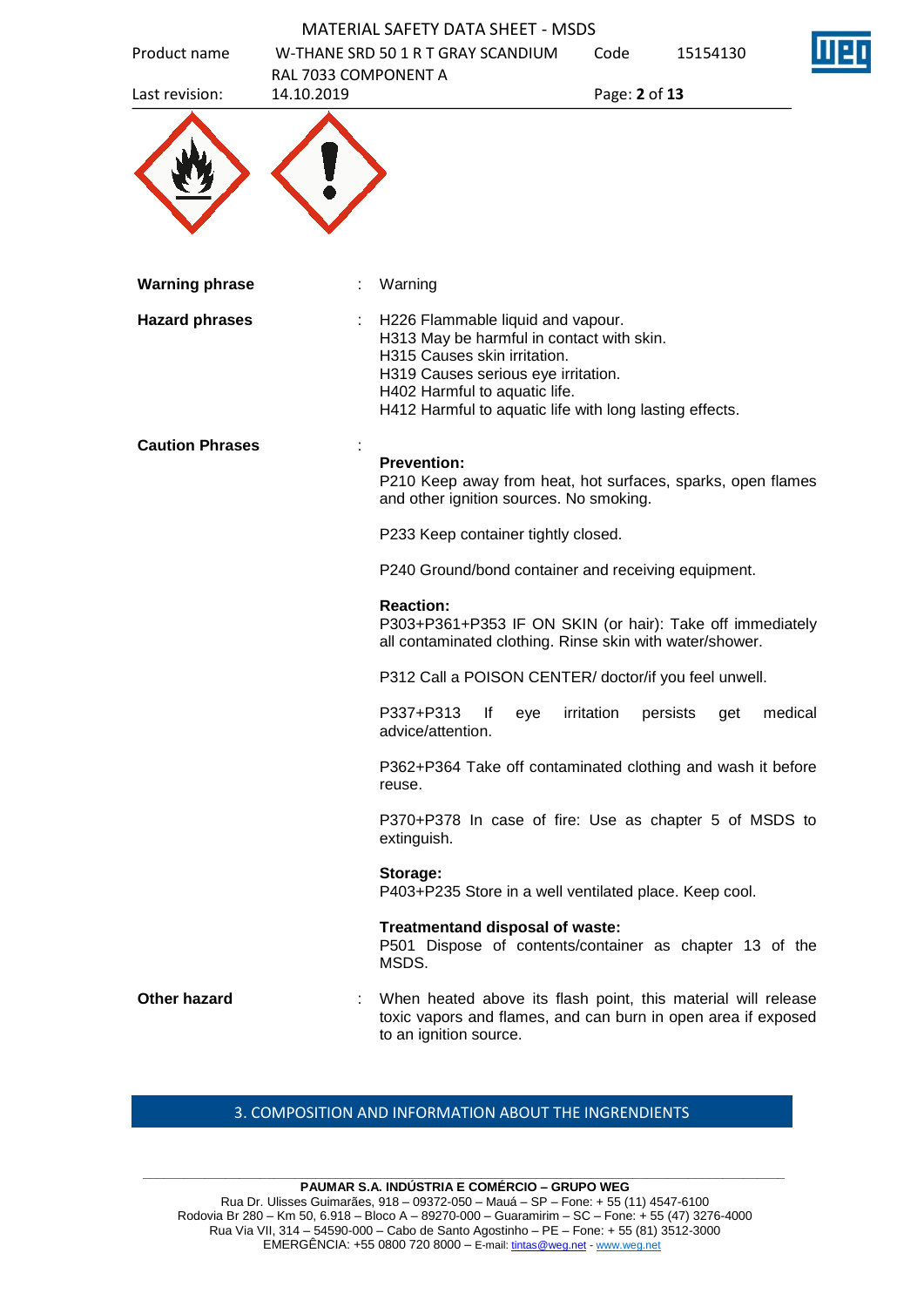| <b>Product type:</b> | Mixture                            |                             |          |  |
|----------------------|------------------------------------|-----------------------------|----------|--|
| Last revision:       | 14.10.2019                         | Page: <b>3</b> of <b>13</b> |          |  |
|                      | RAL 7033 COMPONENT A               |                             |          |  |
| Product name         | W-THANE SRD 50 1 R T GRAY SCANDIUM | Code                        | 15154130 |  |
|                      | MATERIAL SAFETY DATA SHEFT - MSDS  |                             |          |  |

### **Ingrendients that contribute to danger:**

| Product name       | CAS No.   | Risck classification                                                                                                                                                      | Concentration [%] |
|--------------------|-----------|---------------------------------------------------------------------------------------------------------------------------------------------------------------------------|-------------------|
| SOLVENT XYLENE (S) | 1330-20-7 | Flammable liquids,<br>Category 3<br>Acute toxicity Dermal,<br>Category 4<br>Acute toxicity<br>Inhalation,<br>Category 4<br><b>Skin Corrosion/irritation</b><br>Category 2 | $>= 10 - 20$      |

### 4. FIRST AID MEASURES

| <b>Inhalation</b>                                                        | : Take the victim to fresh air, keeping them rested and warm. If<br>breathing is irregular or has stopped, apply artificial<br>respiration. Do not give anything orally. Seek medical<br>assistance immediately, bringing the product label whenever<br>possible.                                                                                                                                                                                                                          |
|--------------------------------------------------------------------------|--------------------------------------------------------------------------------------------------------------------------------------------------------------------------------------------------------------------------------------------------------------------------------------------------------------------------------------------------------------------------------------------------------------------------------------------------------------------------------------------|
| <b>Contact with the skin</b>                                             | : Remove the product with vegetal oil (cooking oil) and then<br>wash the skin thoroughly with plenty of water. Do not use<br>solvents or thinners. Seek medical attention in case of any<br>irritation or other symptoms.                                                                                                                                                                                                                                                                  |
| <b>Contact with the eyes</b>                                             | : Remove contact lenses, if wearing any. Flush the eyes with<br>running water for at least 15 minutes, holding the eyelids<br>apart. Seek medical assistance immediately, bringing the<br>product label with you.                                                                                                                                                                                                                                                                          |
| Ingestion                                                                | : Do not provoke vomiting. Consult with a doctor immediately.                                                                                                                                                                                                                                                                                                                                                                                                                              |
| <b>Most important symptoms</b><br>and effects, both acute and<br>delayed | : Headaches, dizziness, fatigue and in extreme cases, loss of<br>consciousness.                                                                                                                                                                                                                                                                                                                                                                                                            |
| Notes for the doctor                                                     | : Treat symptomatically. Do not induce vomiting because of risk<br>of aspiration of gastric contents into the lungs. Gastric lavage<br>is recommended when the patient ingests large quantities,<br>more than 5ml of the substance in its pure form. The toxic<br>potential of the quantity consumed must be evaluated in<br>relation to the risk of aspiration during gastric lavage.<br>Activated coal in solution could be useful. However, in some<br>cases the coal induces vomiting. |

# 5. FIRE-FIGHTING MEASURES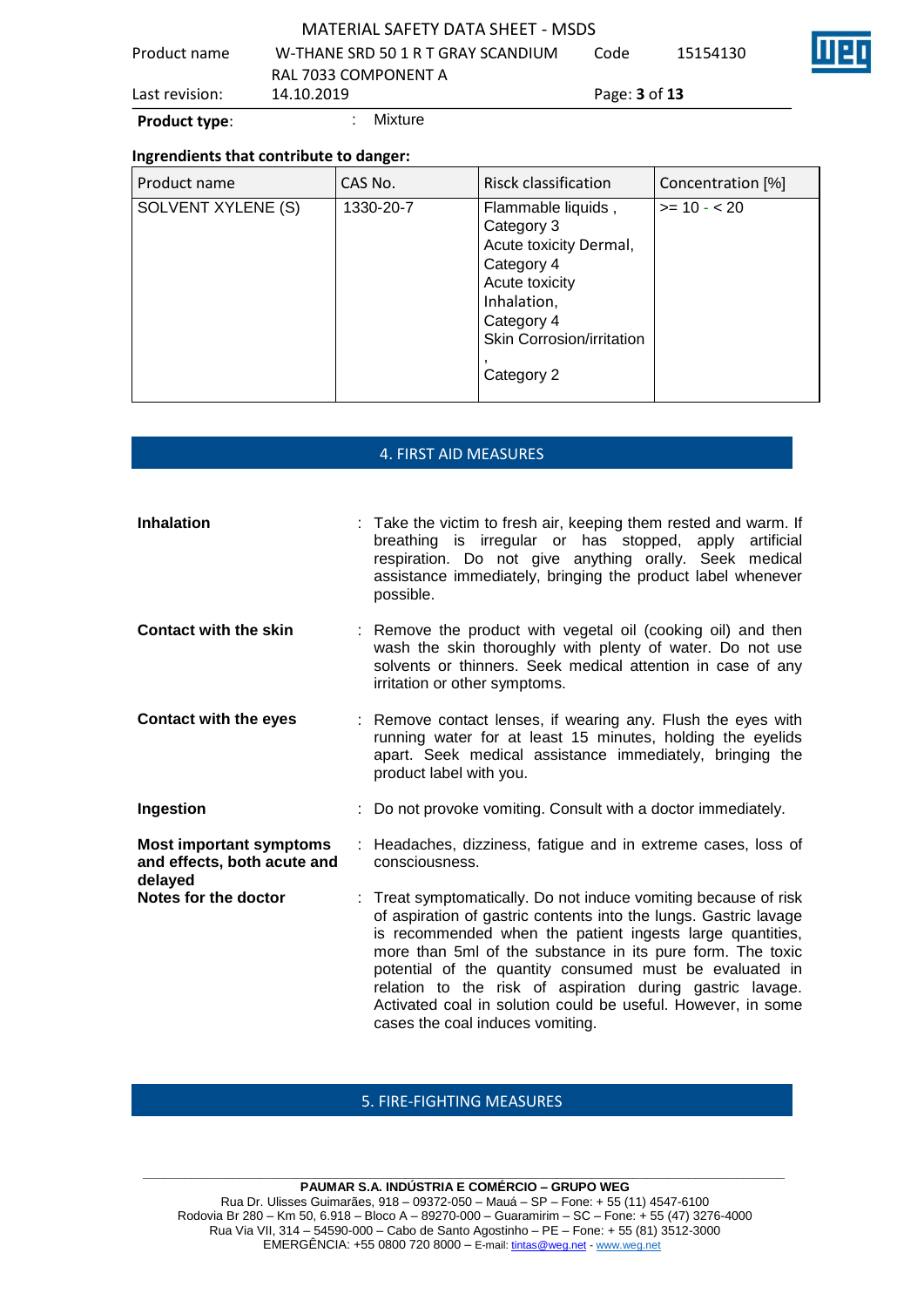| Product name                                      | W-THANE SRD 50 1 R T GRAY SCANDIUM<br>RAL 7033 COMPONENT A |                                                                                                                                                                                                                                                                                                                                                                                                                                                                                                                                                                                                                                                                                                                           | Code          | Ш<br>15154130 |
|---------------------------------------------------|------------------------------------------------------------|---------------------------------------------------------------------------------------------------------------------------------------------------------------------------------------------------------------------------------------------------------------------------------------------------------------------------------------------------------------------------------------------------------------------------------------------------------------------------------------------------------------------------------------------------------------------------------------------------------------------------------------------------------------------------------------------------------------------------|---------------|---------------|
| Last revision:                                    | 14.10.2019                                                 |                                                                                                                                                                                                                                                                                                                                                                                                                                                                                                                                                                                                                                                                                                                           | Page: 4 of 13 |               |
| <b>Suitable extinguishing</b><br>methods          |                                                            | Water in mist form<br>Carbon dioxide (CO2)<br>Foam alcohol resistent<br>Dry chemical powder                                                                                                                                                                                                                                                                                                                                                                                                                                                                                                                                                                                                                               |               |               |
| <b>Extinguishing methods not</b><br>recommended   |                                                            | Direct water jet.<br>÷.                                                                                                                                                                                                                                                                                                                                                                                                                                                                                                                                                                                                                                                                                                   |               |               |
| <b>Specific dangers</b>                           |                                                            | Flammable liquid and vapour. Dangerous when exposed to<br>heat or ignition source. Exposed packaging to the fire may<br>rupture due to the increased pressure with risk of a<br>subsequent explosion. The vapours are havier than the air<br>and spread close to the ground and it can move to the ignition<br>source and provoke fire or backspace of the flames. Avoid the<br>accumulation of vapours in depressions on the ground,<br>manholes, basement etc. The vapours and/or the particles<br>finely divided (spray) may form explosive mixtures with the air.<br>In case of burning of the product, it forms carbon and nitrogen<br>compounds. The inhalation of these subproducts may cause<br>damage to health. |               |               |
| Protective measures of the<br>fire fighting team. |                                                            | The personnel involved in firefighting should wear self<br>÷<br>contained breathing apparatus with positive pressure and full<br>protection clothes.                                                                                                                                                                                                                                                                                                                                                                                                                                                                                                                                                                      |               |               |
| <b>Specific methods</b>                           |                                                            | : Evacuate and isolate the area. Approach from fire with wind at<br>your back. Fight the fire to a secure distance. Remove the<br>packaging of the product from the fire area if this can be made<br>with safety. Chill sideways with water in form of fog all the<br>closed packaging near the fire. Avoid that the resulting water<br>from fire fighting reaches drains or waterways. Use dikes to<br>contain this water and eliminate it according to environmental<br>regulations.                                                                                                                                                                                                                                    |               |               |

# 6. SPILL / LEAK CONTROL PROCEDURES

#### **Personal precautions, protective equipment and emergency procedures**

| For the emergency service<br>staff                      | : If specialized clothing is needed to combat the leak/spillage,<br>Section 8 should be consulted. All precautions described in<br>the following section must be followed.                                                                                                                                                                                                                                                                                                            |
|---------------------------------------------------------|---------------------------------------------------------------------------------------------------------------------------------------------------------------------------------------------------------------------------------------------------------------------------------------------------------------------------------------------------------------------------------------------------------------------------------------------------------------------------------------|
| For staff who are not part<br>of the emergency services | : No action should be taken that may generate danger to<br>people without adequate training and<br>qualifications. Understand the dangers of leaked/spilled<br>products. Use appropriate personal protective equipment -<br>see section 8. Evacuate surrounding areas. Isolate area and<br>keep onlookers away. Do not touch or walk through spilled<br>material. Eliminate all sources of ignition. Avoid breathing<br>vapor or mist. Provide adequate ventilation if possible. Wear |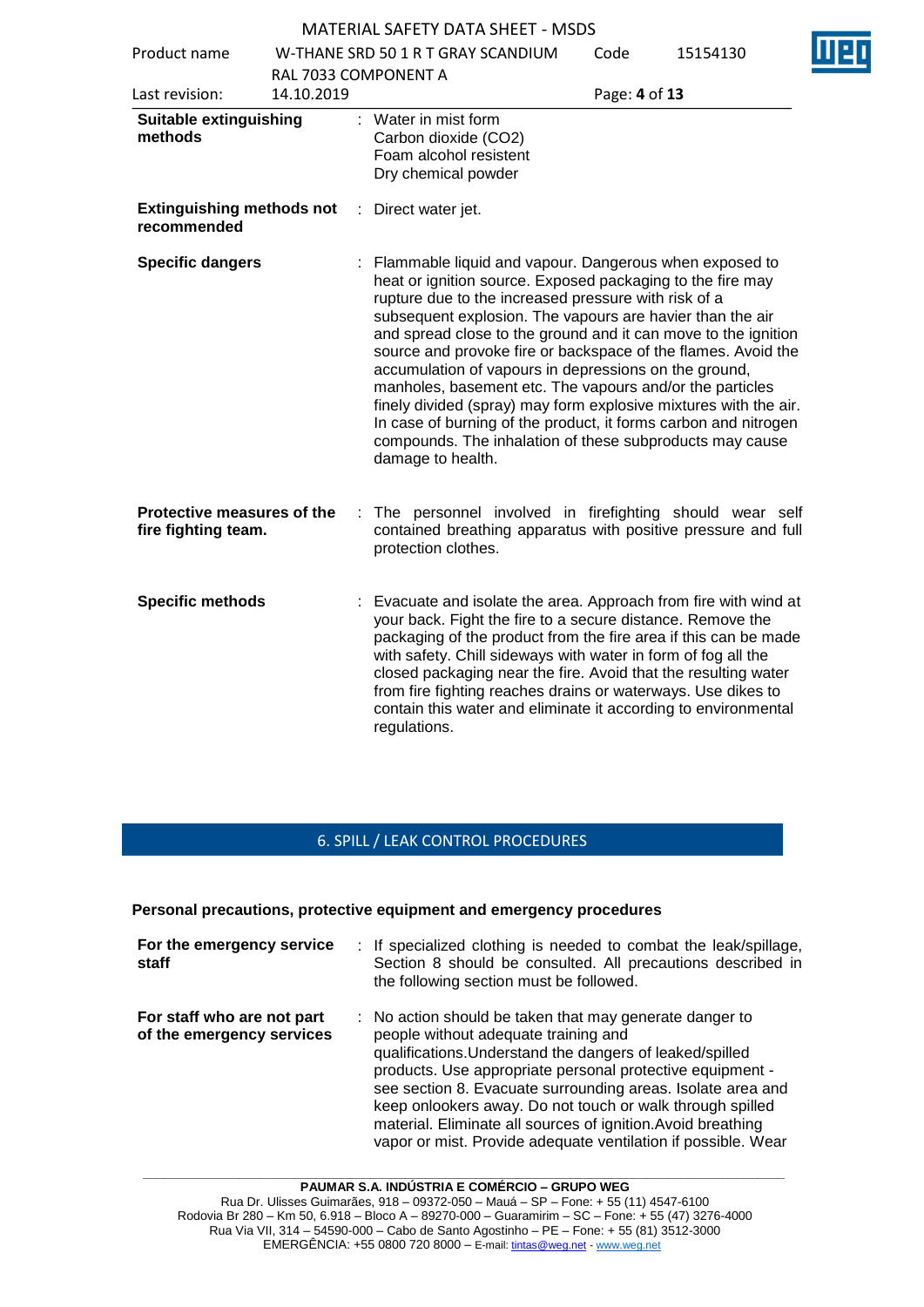| MATERIAL SAFETY DATA SHEET - MSDS |  |
|-----------------------------------|--|

 $\overline{\mathbf{r}}$ 

|            | <b>MATERIAL SAFETY DATA SHEET - MSDS</b>                                                |                                                                                                                                  |                                                                                                                                                                  |                                                                                                                                                                                                                                                                                                                                                                                                                                                                                                                                                                                                                                                                                                                                                                                                                                                                                                                                                                                                                                                                                                                                                                                                                                                                                                                                                                                                                                                                                                                                                                                                                                                                                                                                                                                                                                  |
|------------|-----------------------------------------------------------------------------------------|----------------------------------------------------------------------------------------------------------------------------------|------------------------------------------------------------------------------------------------------------------------------------------------------------------|----------------------------------------------------------------------------------------------------------------------------------------------------------------------------------------------------------------------------------------------------------------------------------------------------------------------------------------------------------------------------------------------------------------------------------------------------------------------------------------------------------------------------------------------------------------------------------------------------------------------------------------------------------------------------------------------------------------------------------------------------------------------------------------------------------------------------------------------------------------------------------------------------------------------------------------------------------------------------------------------------------------------------------------------------------------------------------------------------------------------------------------------------------------------------------------------------------------------------------------------------------------------------------------------------------------------------------------------------------------------------------------------------------------------------------------------------------------------------------------------------------------------------------------------------------------------------------------------------------------------------------------------------------------------------------------------------------------------------------------------------------------------------------------------------------------------------------|
|            |                                                                                         | Code                                                                                                                             | 15154130                                                                                                                                                         |                                                                                                                                                                                                                                                                                                                                                                                                                                                                                                                                                                                                                                                                                                                                                                                                                                                                                                                                                                                                                                                                                                                                                                                                                                                                                                                                                                                                                                                                                                                                                                                                                                                                                                                                                                                                                                  |
|            |                                                                                         |                                                                                                                                  |                                                                                                                                                                  |                                                                                                                                                                                                                                                                                                                                                                                                                                                                                                                                                                                                                                                                                                                                                                                                                                                                                                                                                                                                                                                                                                                                                                                                                                                                                                                                                                                                                                                                                                                                                                                                                                                                                                                                                                                                                                  |
| 14.10.2019 |                                                                                         |                                                                                                                                  |                                                                                                                                                                  |                                                                                                                                                                                                                                                                                                                                                                                                                                                                                                                                                                                                                                                                                                                                                                                                                                                                                                                                                                                                                                                                                                                                                                                                                                                                                                                                                                                                                                                                                                                                                                                                                                                                                                                                                                                                                                  |
|            |                                                                                         |                                                                                                                                  |                                                                                                                                                                  |                                                                                                                                                                                                                                                                                                                                                                                                                                                                                                                                                                                                                                                                                                                                                                                                                                                                                                                                                                                                                                                                                                                                                                                                                                                                                                                                                                                                                                                                                                                                                                                                                                                                                                                                                                                                                                  |
|            | waterways,<br>spi<br>approprieate,<br>etc.                                              |                                                                                                                                  |                                                                                                                                                                  |                                                                                                                                                                                                                                                                                                                                                                                                                                                                                                                                                                                                                                                                                                                                                                                                                                                                                                                                                                                                                                                                                                                                                                                                                                                                                                                                                                                                                                                                                                                                                                                                                                                                                                                                                                                                                                  |
|            |                                                                                         |                                                                                                                                  |                                                                                                                                                                  |                                                                                                                                                                                                                                                                                                                                                                                                                                                                                                                                                                                                                                                                                                                                                                                                                                                                                                                                                                                                                                                                                                                                                                                                                                                                                                                                                                                                                                                                                                                                                                                                                                                                                                                                                                                                                                  |
|            | the                                                                                     |                                                                                                                                  | leaked/spilled                                                                                                                                                   |                                                                                                                                                                                                                                                                                                                                                                                                                                                                                                                                                                                                                                                                                                                                                                                                                                                                                                                                                                                                                                                                                                                                                                                                                                                                                                                                                                                                                                                                                                                                                                                                                                                                                                                                                                                                                                  |
|            |                                                                                         |                                                                                                                                  |                                                                                                                                                                  |                                                                                                                                                                                                                                                                                                                                                                                                                                                                                                                                                                                                                                                                                                                                                                                                                                                                                                                                                                                                                                                                                                                                                                                                                                                                                                                                                                                                                                                                                                                                                                                                                                                                                                                                                                                                                                  |
|            | <b>Environmental precautions</b><br>Large spills / leaks<br><b>Small spills / leaks</b> | W-THANE SRD 50 1 R T GRAY SCANDIUM<br>RAL 7033 COMPONENT A<br>Methods and materials for containment and cleaning<br>: Understand | supervision of a trained professional.<br>dangers<br>later disposal - see chapter 13.<br>disposal need refer to chapter 13<br>accordance with local regulations. | Page: 5 of 13<br>appropriate respiratory mask when ventilation is inadequate.In<br>accordance with characteristics of the location and/or area<br>and in relation to the amount of spilled/leaked product,<br>additional emergency measures may be taken under the<br>Prevent the product or the water used in the service reaches<br>channels, drains, or galleries. In case of significant spill, retain<br>lled liquid with inert material such as sand or earth. In<br>use absorbent materials such as sawdust, rags, vermiculites,<br>of<br>products. Approaching the site with the wind from behind. Stop<br>leak if this can be done safely. Prevent from entering holes /<br>depressions in the floor. If this happens to provide ventilation.<br>Confine the spill in a dike away from the leak point for later<br>disposal. Remove local packaging from the spills site. Use anti<br>sparkling tools and explosion-proof equipment to collect the<br>product. All equipment used when handling the product must<br>be electrically grounded. Soak up with an inert dry material<br>(sand, vermiculite) placing the same in a suitable container for<br>: Stop the leak if this can be done safely. Cover up spillage in a<br>tarp to prevent the spread by wind or rain. Use antifaiscantes<br>tools and explosion-proof equipment properly grounded to<br>collect the product. Place the material collected in dry, clean<br>and properly identified containers. Cap the container loosened<br>so removing them from the spill site. Avoid formation of dust.<br>Remove the packaging from the spill site. If there is product<br>Contain and collect the material of the leak with absorbent<br>materials and non-combustible, such as sand, earth,<br>vermiculite, calcined diatomite, etc. in a waste container in |

## 7. HANDLING AND STORAGE

| <b>Precautions for safe handling</b> |  |  |  |
|--------------------------------------|--|--|--|
|--------------------------------------|--|--|--|

| Instructions for safe<br>treatment | : Use individual protective equipment. Emergency showers and<br>eye wash basins must be installed in locations of use and<br>storage. |
|------------------------------------|---------------------------------------------------------------------------------------------------------------------------------------|
| <b>Precautions for safe</b>        | : Use appropriate personal protective equipment - see section                                                                         |

**PAUMAR S.A. INDÚSTRIA E COMÉRCIO – GRUPO WEG**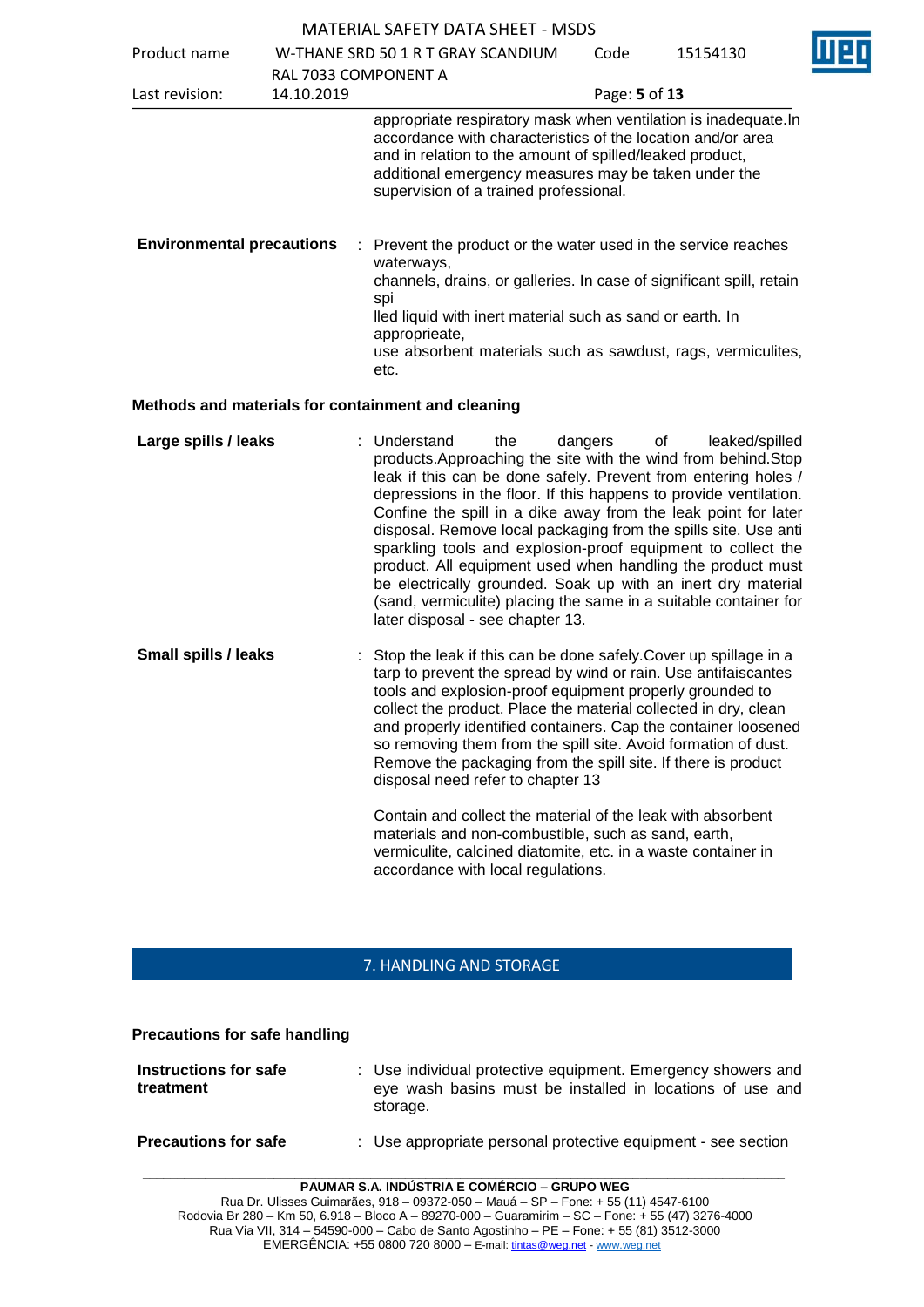| <b>MATERIAL SAFETY DATA SHEET - MSDS</b> |
|------------------------------------------|
|------------------------------------------|

Product name W-THANE SRD 50 1 R T GRAY SCANDIUM RAL 7033 COMPONENT A

Code 15154130



| 14.10.2019<br>Last revision:        | RAL 7033 COMPONENT A<br>Page: 6 of 13                                                                                                                                                                                                                                                                                                                                                                                                                                                                                                                                                                                                                                                                                                                                                                                                                                                                                                                                                                                                                                                                                                                                                                                                                                                                                                                                                                                                                                                                                                                           |
|-------------------------------------|-----------------------------------------------------------------------------------------------------------------------------------------------------------------------------------------------------------------------------------------------------------------------------------------------------------------------------------------------------------------------------------------------------------------------------------------------------------------------------------------------------------------------------------------------------------------------------------------------------------------------------------------------------------------------------------------------------------------------------------------------------------------------------------------------------------------------------------------------------------------------------------------------------------------------------------------------------------------------------------------------------------------------------------------------------------------------------------------------------------------------------------------------------------------------------------------------------------------------------------------------------------------------------------------------------------------------------------------------------------------------------------------------------------------------------------------------------------------------------------------------------------------------------------------------------------------|
|                                     |                                                                                                                                                                                                                                                                                                                                                                                                                                                                                                                                                                                                                                                                                                                                                                                                                                                                                                                                                                                                                                                                                                                                                                                                                                                                                                                                                                                                                                                                                                                                                                 |
| handling                            | 8; The product handling should occur in places with good<br>natural ventilation or with the presence of local exhaust<br>ventilation; The electrical installations must comply with the<br>International Electrical Commission Standards (IEC), ABNT<br>Standards (Brazilian Association of Technical Standards),<br>taking into account the results of the classification area study<br>for the local and/or product instalation.<br>Use anti-sparking tools when handling the product; In transfer<br>operations, metal containers must be used and all containers<br>must be properly grounded to avoid sparkling by the<br>accumulation of static energy; Handle and use away from hot<br>surfaces, sparks, open flames, and other sources of ignition.<br>Do not smoke; Do not ingest. Avoid inhalation of vapors or<br>smoke as well as avoid contact with eyes, skin and clothing;<br>Eating and drinking should be prohibited in the area where the<br>material is handled, stored and processed. Workers should<br>wash their hands before eating, drinking and smoking.<br>Remove contaminated clothing and protective equipment<br>before entering food areas; After use keep the product in its<br>original packaging, sealed; Empty containers may be<br>hazardous and should be disposed of properly. Do not reuse<br>the packaging; Emergency showers and eye washer should be<br>installed in the use and storage places.<br>Do not handle the product until you have read and understood<br>all safety precautions contained in this document. |
| <b>Fire protection</b>              | : Only use in well-ventilated locations, to prevent accumulation<br>of vapors in explosive concentrations. All conductive elements<br>of the system, in contact with the product, must be electrically<br>grounded Keep away from heat and sources of ignition. Tools<br>that do not produce sparks should be used. Do not smoke.                                                                                                                                                                                                                                                                                                                                                                                                                                                                                                                                                                                                                                                                                                                                                                                                                                                                                                                                                                                                                                                                                                                                                                                                                               |
| <b>Storage conditions</b>           |                                                                                                                                                                                                                                                                                                                                                                                                                                                                                                                                                                                                                                                                                                                                                                                                                                                                                                                                                                                                                                                                                                                                                                                                                                                                                                                                                                                                                                                                                                                                                                 |
| Substances to be avoid              | : Keep away from oxidising agents, strong acid solutions and<br>strong alkaline solutions.                                                                                                                                                                                                                                                                                                                                                                                                                                                                                                                                                                                                                                                                                                                                                                                                                                                                                                                                                                                                                                                                                                                                                                                                                                                                                                                                                                                                                                                                      |
| <b>Storage conditions</b>           | : The electrical installation must comply with NEC(National<br>Electrical Code) or IEC (International Electrical Commission)<br>standards and/or those of the ABNT (Brazilian Association of<br>Technical Standards). The floor of the storage area must be<br>impermeable, non-combustible and must have ditches that<br>allow run off into the containment reservoir. Storage tanks<br>must be surrounded by embankments and have drains in case<br>of leakage.                                                                                                                                                                                                                                                                                                                                                                                                                                                                                                                                                                                                                                                                                                                                                                                                                                                                                                                                                                                                                                                                                               |
| Appropriate storage<br>conditions   | : Store the material in covered, dry, well ventilated and<br>identified areasKeep out of direct sunlight. Store in a closed<br>container.                                                                                                                                                                                                                                                                                                                                                                                                                                                                                                                                                                                                                                                                                                                                                                                                                                                                                                                                                                                                                                                                                                                                                                                                                                                                                                                                                                                                                       |
| Inappropriate storage<br>conditions | : Exposed to elevated temperatures, sun and rain. Close to<br>oxidizing agents. Close to food. Close to sources of heat and<br>ignition.                                                                                                                                                                                                                                                                                                                                                                                                                                                                                                                                                                                                                                                                                                                                                                                                                                                                                                                                                                                                                                                                                                                                                                                                                                                                                                                                                                                                                        |
| <b>Materials to avoid</b>           | : Do not store with explosive materials, flammableand/or toxic<br>gases, oxidizing, corrosive substances, or materials that may<br>generate spontaneous combustion.                                                                                                                                                                                                                                                                                                                                                                                                                                                                                                                                                                                                                                                                                                                                                                                                                                                                                                                                                                                                                                                                                                                                                                                                                                                                                                                                                                                             |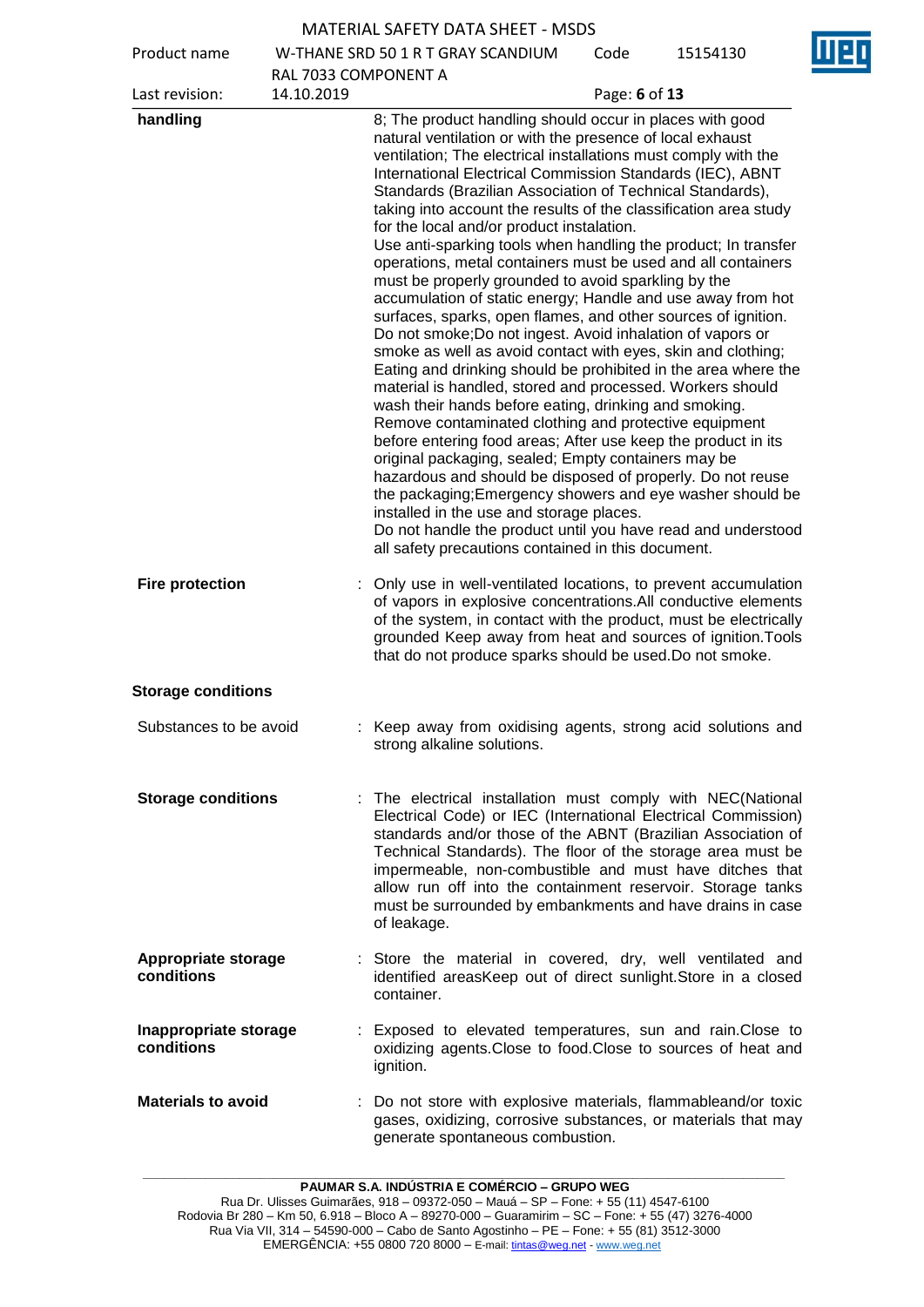| Secure nackaning materials |                                    |                             |          |  |
|----------------------------|------------------------------------|-----------------------------|----------|--|
| Last revision:             | 14.10.2019                         | Page: <b>7</b> of <b>13</b> |          |  |
|                            | RAL 7033 COMPONENT A               |                             |          |  |
| Product name               | W-THANE SRD 50 1 R T GRAY SCANDIUM | Code                        | 15154130 |  |
|                            |                                    |                             |          |  |

#### **Secure packaging materials**

| Recommended packaging<br>materials   | Amber type glass.<br>Metal packaging |
|--------------------------------------|--------------------------------------|
| Packaging materials to be<br>avoided | : Certain plastic materials          |

# 8. EXPOSURE CONTROL – PERSONAL PROTECTION

The information in this chapter contain general guidelines. Chapter 1 should be consulted for any information on the recommended use of this product in different scenarios of exposure.

**Engineering control measures** : Preferably use the product in adequate application cabin. In case it is not possible, provide exhaustion/ventilation enough to keep the concentration of the agents indicated in this section under the limits of tolerance (L.T.), otherwise, use adequate respiratory protection equipment. The engineering controls should keep the concentrations of gas/vapour under the limit of LEL - Lower Explosive Limit (see section 9). Use equipment explosion proof.

# **Control parameters**

# **Occupational Exposure Limits**

| <b>Name</b>                                                            | <b>CAS No.</b> | <b>TLV/TWA</b>              | <b>TLV/STEL</b> | <b>TLV/TETO</b> | Source    |
|------------------------------------------------------------------------|----------------|-----------------------------|-----------------|-----------------|-----------|
| SOLVENT XYLENE (S)                                                     | 1330-20-7      | 78 ppm340<br>$mg/m3100$ ppm | $150$ ppm       |                 | NR15ACGIH |
| *DDM - parts of vapour or gas per million of parts of contaminated air |                |                             |                 |                 |           |

\*PPM - parts of vapour or gas per million of parts of contaminated air

\*\*MG/m<sup>3</sup> - miligrams per cubic meter of air.

# **Personal protective equipment required**

| <b>Respiratory protection</b>   | In case of the concentrations are above the indicated<br>tolerance limits, the use of appropriated mask is<br>necessary for this goal (half-face mask or full face mask<br>with filter to organic vapors and acid gases).          |
|---------------------------------|------------------------------------------------------------------------------------------------------------------------------------------------------------------------------------------------------------------------------------|
| Eye protection                  | Use hermetic goggles to protect against liquid splashes.                                                                                                                                                                           |
| <b>Body and skin protection</b> | : It is recommended the use of apron barber type to<br>protecting upper limbs, trunk and lower limbs in case of<br>splash. In case of risk of static electricity generation the<br>cloth should be antistatic, includin the apron. |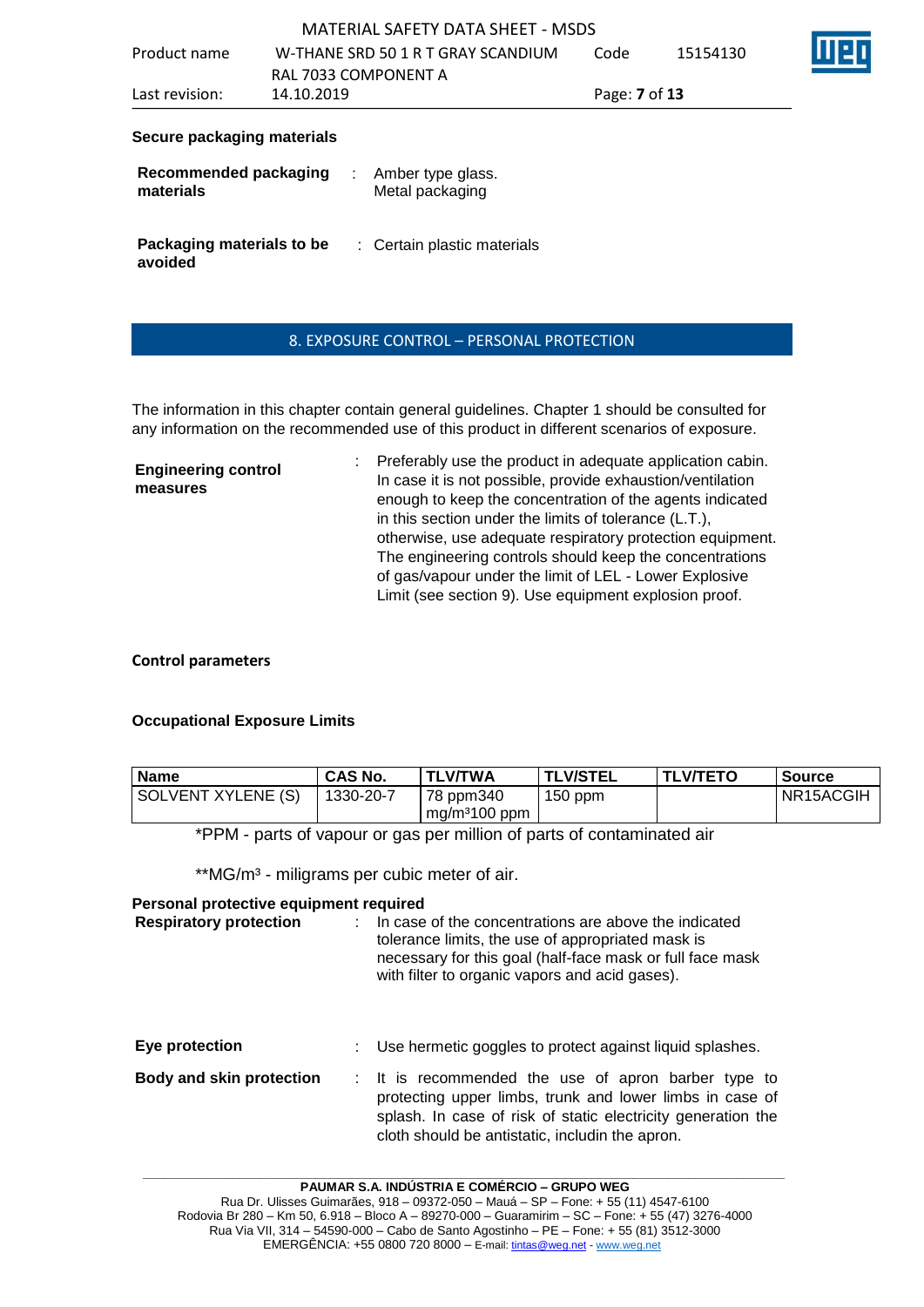|              | MATERIAL SAFETY DATA SHEET - MSDS  |      |          |
|--------------|------------------------------------|------|----------|
| Product name | W-THANE SRD 50 1 R T GRAY SCANDIUM | Code | 15154130 |
|              | RAL 7033 COMPONENT A               |      |          |

Last revision: 14.10.2019 Page: **8** of **13**

#### 9. PHYSICAL AND CHEMICAL PROPERTIES

| Form                                     |                           | Liquid                          |
|------------------------------------------|---------------------------|---------------------------------|
| <b>State of matter</b>                   | t                         | Liquid                          |
| Color                                    |                           | Gray                            |
| Odour                                    |                           | <b>Distinctive</b>              |
| <b>Odour limit</b>                       |                           | Not applicable                  |
| рH                                       |                           | Not applicable                  |
| <b>Melting point</b>                     |                           | Data not available.             |
| <b>Boiling point</b>                     |                           | Data not available.             |
| <b>Flash Point (Open cup)</b>            |                           | : 28 °C                         |
| <b>Evaporation rate</b>                  |                           | Data not available.             |
| <b>Inflammation point</b>                |                           | Method: Data not available.     |
| <b>Upper explosive limit</b>             |                           | Data not available.             |
| Lower explosive limit                    |                           | Data not available.             |
| Vapor pressure                           | t.                        | Data not available.             |
| <b>Density</b>                           | t.                        | $1,25 - 1,35$ g/cm <sup>3</sup> |
| Solubility(ies)                          | t.                        | Water-insoluble                 |
| N-octano /water partition<br>coefficient |                           | Data not available.             |
| <b>Auto flammability</b>                 | t                         | Data not available.             |
| Cinematic viscosity (25°C)               | $\mathbb{R}^{\mathbb{Z}}$ | $60 - 75$ s CF4 (A+B)           |
| <b>Vapor density</b>                     | t                         | Data not available.             |
| <b>Decomposition temperature</b>         |                           |                                 |

### 10. STABILITY AND REACTIVITY

**Reactivity** : Presents no reactivity at room temperature and under normal conditions of use.

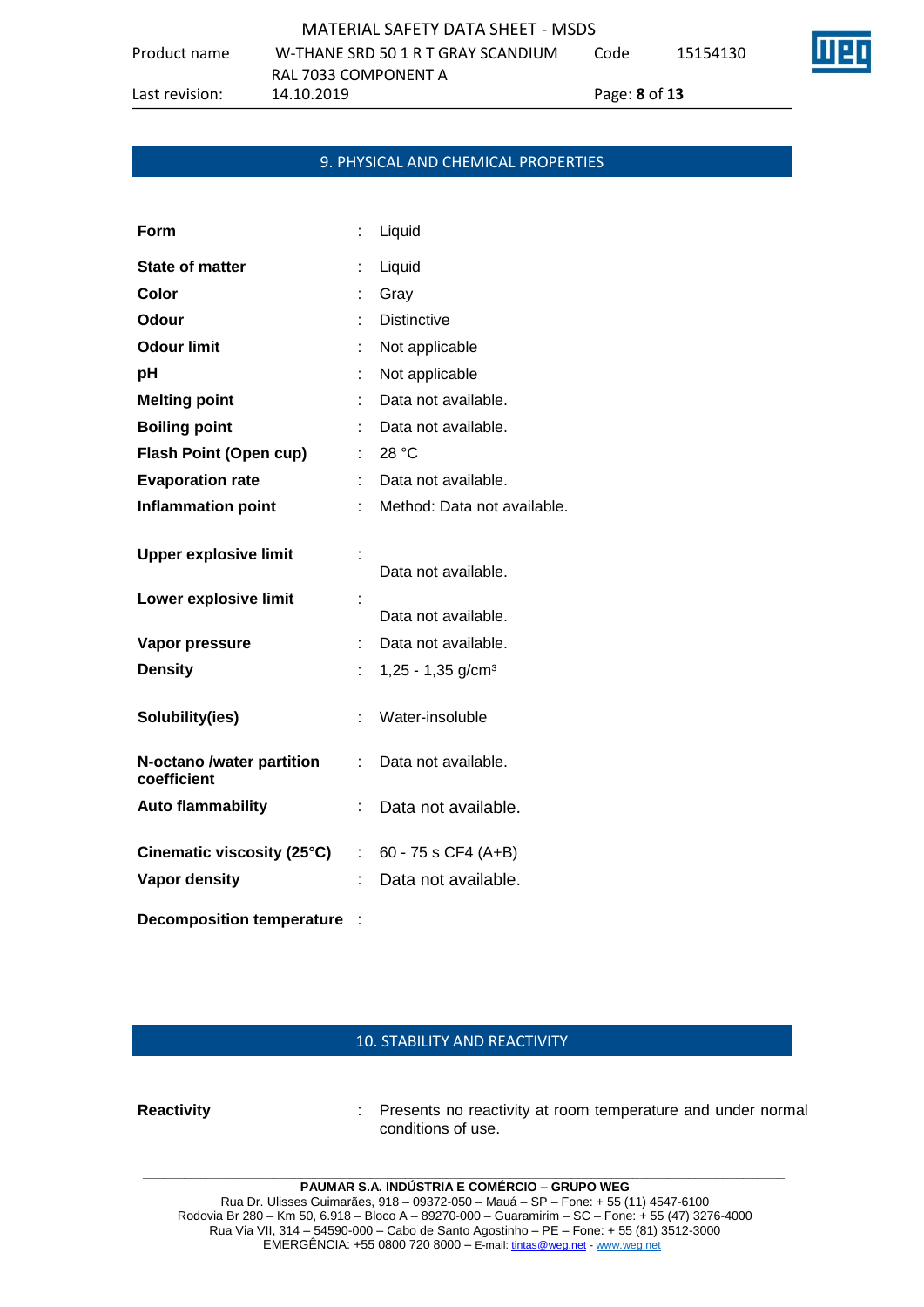| Product name                                   |                      |   | W-THANE SRD 50 1 R T GRAY SCANDIUM                                                                                                                                                                        | Code          | 15154130 |  |
|------------------------------------------------|----------------------|---|-----------------------------------------------------------------------------------------------------------------------------------------------------------------------------------------------------------|---------------|----------|--|
|                                                | RAL 7033 COMPONENT A |   |                                                                                                                                                                                                           |               |          |  |
| Last revision:                                 | 14.10.2019           |   |                                                                                                                                                                                                           | Page: 9 of 13 |          |  |
| <b>Chemical stability</b>                      |                      |   | Stable at room temperature and under normal conditions of<br>use. Unstable at temperatures above the flash point.                                                                                         |               |          |  |
| <b>Possibility of dangerous</b><br>reactions   |                      |   | Presents no reactivity at room temperature and under normal<br>conditions of use.<br>None when the product is stored, applied and processed<br>correctly.                                                 |               |          |  |
| Need to add additives and<br><b>inhibitors</b> |                      | ÷ | Not necessary.                                                                                                                                                                                            |               |          |  |
| <b>Conditions to avoid</b>                     |                      |   | : Extreme heat and open flame.                                                                                                                                                                            |               |          |  |
| Incompatible materials                         |                      |   | Do not store with explosive materials, flammableand/or toxic<br>gases, oxidizing, corrosive substances, or materials that may<br>generate spontaneous combustion.<br>Plastic materials soluble in Xylene. |               |          |  |
| Dangerous products of<br>decomposition         |                      |   | : Produces noxious gases such as carbon monoxide (CO),<br>carbon dioxide (CO2) and nitrogen oxides (NOx).                                                                                                 |               |          |  |

#### 11. TOXICOLOGICAL INFORMATION

#### **Components SOLVENT XYLENE (S)**

| Acute toxicity by oral<br>use                                 |    | : Test species<br><b>DL50</b><br>Observations                           | Rat<br>4.300 mg/kg                             |
|---------------------------------------------------------------|----|-------------------------------------------------------------------------|------------------------------------------------|
| Acute toxicity by<br>inhalation                               |    | : Test species<br><b>DL50</b><br>Observations                           | Rat<br>21,7 mg/l4 h                            |
| Acute toxicity by<br>cutaneous use                            |    | : Test species<br><b>DL50</b><br><b>Observations</b>                    | Rabbit<br>> 1.700 mg/kg<br>Data not available. |
| <b>Acute toxicity (other</b><br>methods of<br>administration) |    | : Test species<br><b>DL50</b><br><b>LC50</b><br>Non-standard unit value | Data not available.                            |
| <b>Corrosion/irritation of</b><br>skin                        |    | : Category 2                                                            |                                                |
| Serious eye damage/eye<br>irritation                          |    | : Data not available.                                                   |                                                |
| <b>Respiratory or dermal</b><br>sensitivity                   | ÷. | Category 1                                                              |                                                |
| <b>Mutageneses</b>                                            |    | Data not available.                                                     |                                                |
| Carcinogenicity                                               |    | Data not available.                                                     |                                                |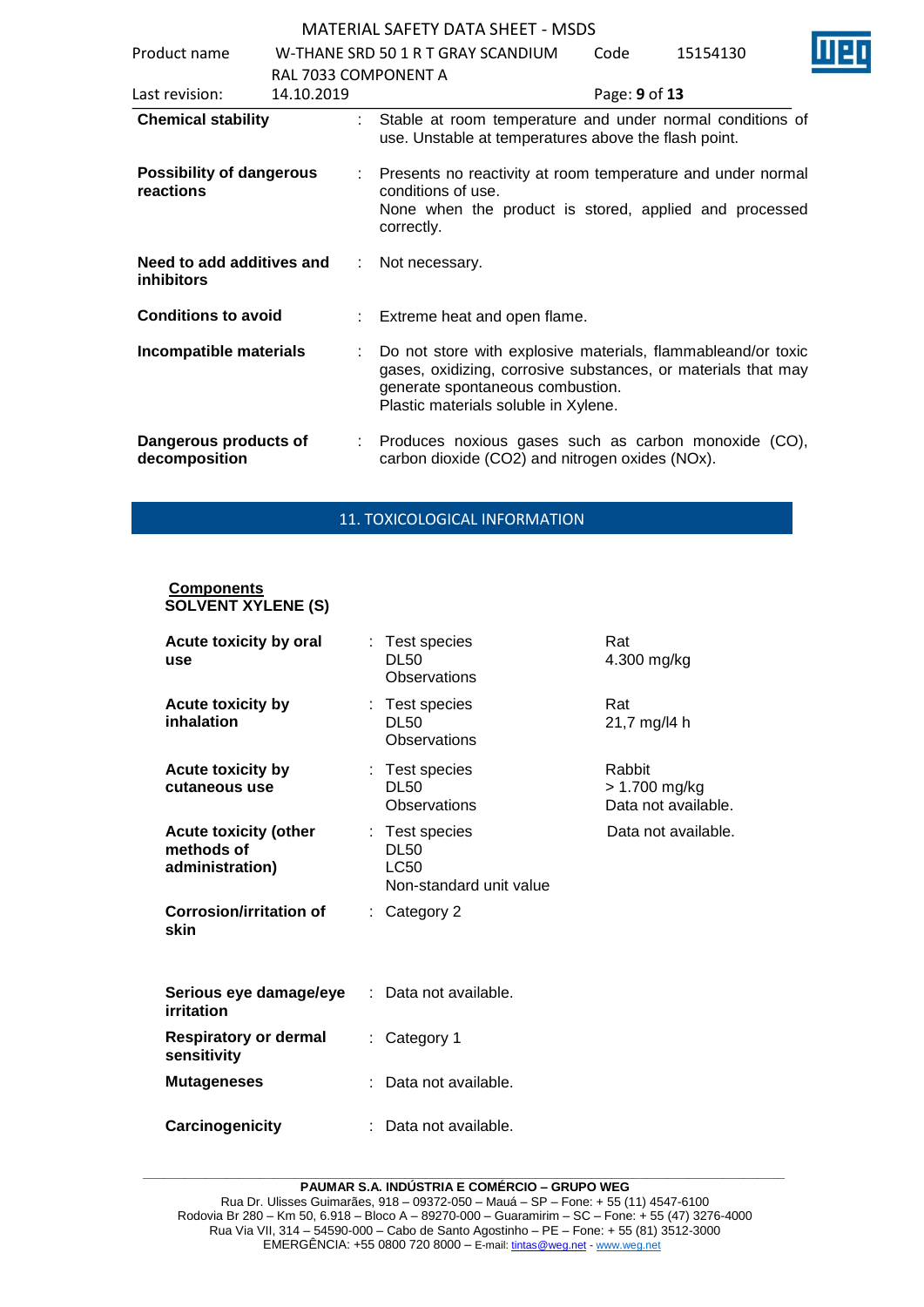| Product name                                                  |            | W-THANE SRD 50 1 R T GRAY SCANDIUM<br>RAL 7033 COMPONENT A | Code           | 15154130 |  |
|---------------------------------------------------------------|------------|------------------------------------------------------------|----------------|----------|--|
| Last revision:                                                | 14.10.2019 |                                                            | Page: 10 of 13 |          |  |
| <b>Toxic effects for</b><br>reproduction                      |            | $:$ Category 1C                                            |                |          |  |
| Specific target organ<br>toxicity (STOT) - single<br>exposure |            | : Data not available.                                      |                |          |  |
| Specific target organ<br>toxicity (STOT) - repeat<br>exposure |            | : Data not available.                                      |                |          |  |
| Aspiration hazard                                             |            | : Data not available.                                      |                |          |  |

### 12. ECOLOGICAL INFORMATION

| <b>Stability in soil</b>                   | : The product easily infiltrates into the soil                                          |
|--------------------------------------------|-----------------------------------------------------------------------------------------|
| <b>Other toxicological</b><br>observations | Data not available.                                                                     |
| <b>Ecotoxicity</b>                         | Detrimental to the fauna<br>Contaminates the ground water.<br>Detrimental to the flora. |

### 13. DIOSPOSAL AND TREATMENT CONSIDERATIONS

### **Recommended methods for final disposal**

| <b>Product</b> | : Class I Waste - Dispose of in industrial landfill or a facility<br>authorized for recycling in accordance with federal, stateor<br>local regulations                                                                          |
|----------------|---------------------------------------------------------------------------------------------------------------------------------------------------------------------------------------------------------------------------------|
| <b>Product</b> | Class I Waste - Dispose of in industrial landfill or a facility<br>authorized for recycling in accordance with federal, stateor<br>local regulations                                                                            |
| Waste          | : Class I Waste - Dispose of in industrial landfill or a facility<br>authorized for recycling in accordance with federal, stateor<br>local regulations                                                                          |
| Waste          | Class I Waste - Dispose of in industrial landfill or a facility<br>authorized for recycling in accordance with federal, stateor<br>local regulations                                                                            |
| Used packaging | Clean packaging should be sent for recycling. Packaging with<br>class I waste should be disposed of in industrial landfill or a<br>facility authorized for recycling in accordance with federal,<br>state or local regulations. |
|                | Clean packaging should be sent for recycling. Packaging with<br>class I waste should be disposed of in industrial landfill or a                                                                                                 |
|                | <b>PAUMAR S.A. INDÚSTRIA E COMÉRCIO – GRUPO WEG</b>                                                                                                                                                                             |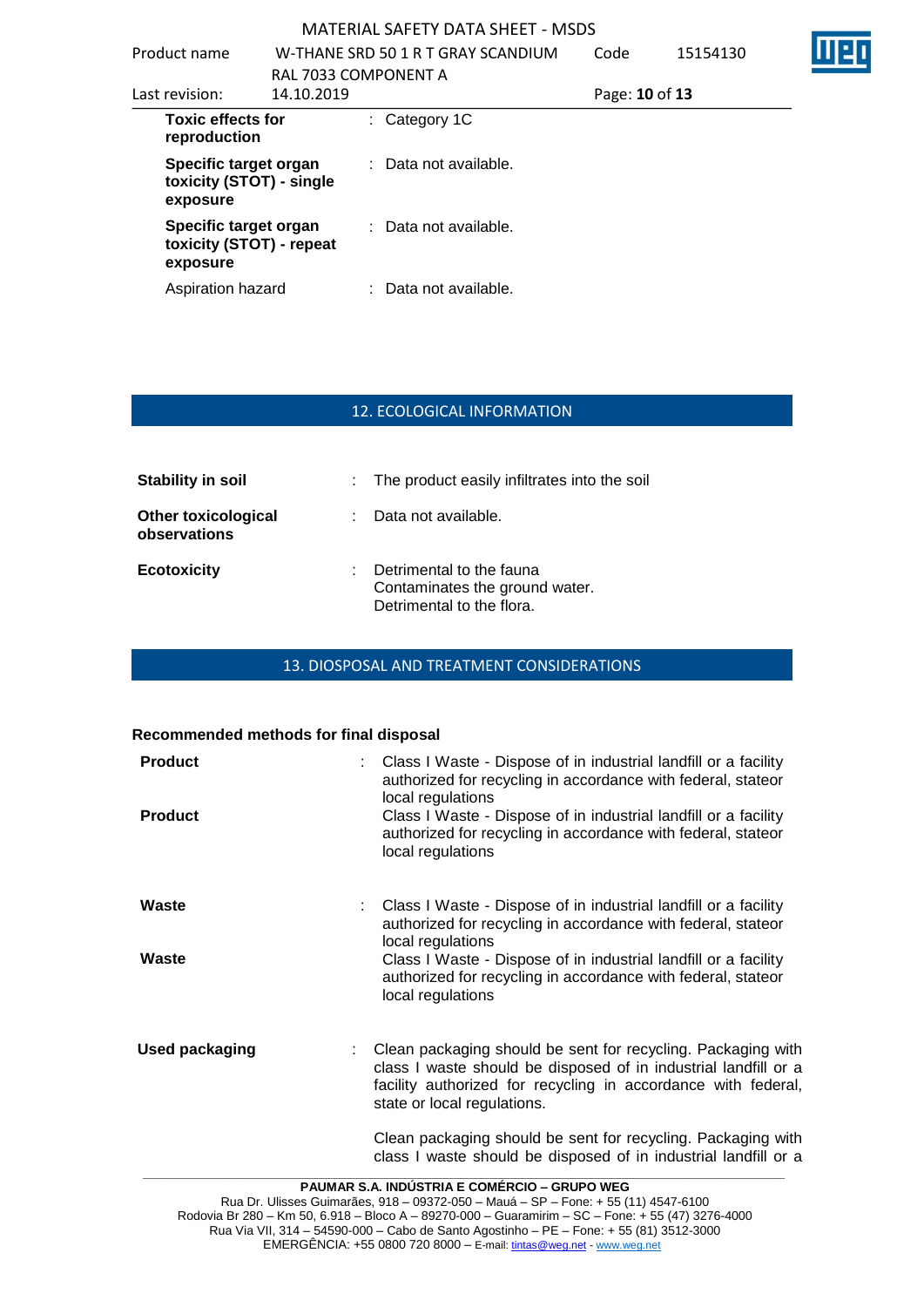|  | <b>MATERIAL SAFETY DATA SHEET - MSDS</b> |
|--|------------------------------------------|
|--|------------------------------------------|

Product name W-THANE SRD 50 1 R T GRAY SCANDIUM RAL 7033 COMPONENT A Code 15154130 Last revision: 14.10.2019 Page: **11** of **13** facility authorized for recycling in accordance with federal,

#### 14. TRANSPORTATION INFORMATION

state or local regulations.

| fLand                |                                                                                                                                 |
|----------------------|---------------------------------------------------------------------------------------------------------------------------------|
| <b>ONU</b>           | : 1263                                                                                                                          |
| <b>Class of risk</b> | : 3                                                                                                                             |
| <b>Risk number</b>   | $\therefore$ 30                                                                                                                 |
| Packaging group      | : III                                                                                                                           |
| <b>Name</b>          | Paint (including coats, lacquers, enamels, colorant, gum-<br>lacquers, varnishes, polishes, liquid fillers and liquid lacquers) |

| <b>Shipping</b>                  |                                                                                                                                 |
|----------------------------------|---------------------------------------------------------------------------------------------------------------------------------|
| <b>ONU</b>                       | : 1263                                                                                                                          |
| <b>Class of risk</b>             | $\therefore$ 3                                                                                                                  |
| Packaging group                  | : III                                                                                                                           |
| EmS                              | F-E                                                                                                                             |
| <b>MFAG</b>                      | 310                                                                                                                             |
| Appropriate name for<br>dispatch | Paint (including coats, lacquers, enamels, colorant, gum-<br>lacquers, varnishes, polishes, liquid fillers and liquid lacquers) |
| Air transport                    |                                                                                                                                 |
| <b>ONU</b>                       | : 1263                                                                                                                          |
| Class of risk                    | $\therefore$ 3                                                                                                                  |
| Packaging group                  | : III                                                                                                                           |
| Appropriate name for<br>dispatch | Paint (including coats, lacquers, enamels, colorant, gum-<br>lacquers, varnishes, polishes, liquid fillers and liquid lacquers) |
|                                  |                                                                                                                                 |

#### 15. REGULATORY INFORMATION

This MSDS (Material Safety Data Sheet) was generated according to the criteria of NBR 14725/2014. (Brazilian standard that defines the GHS).

|                          | Specific Regulations for the   Federal Decree No. 2657, July 3rd, 1998.       |
|--------------------------|-------------------------------------------------------------------------------|
| <b>Chemical Product.</b> | Ordinance No. 229, May 24th, 2011 - Changes to Regulatory<br>Standard No. 26. |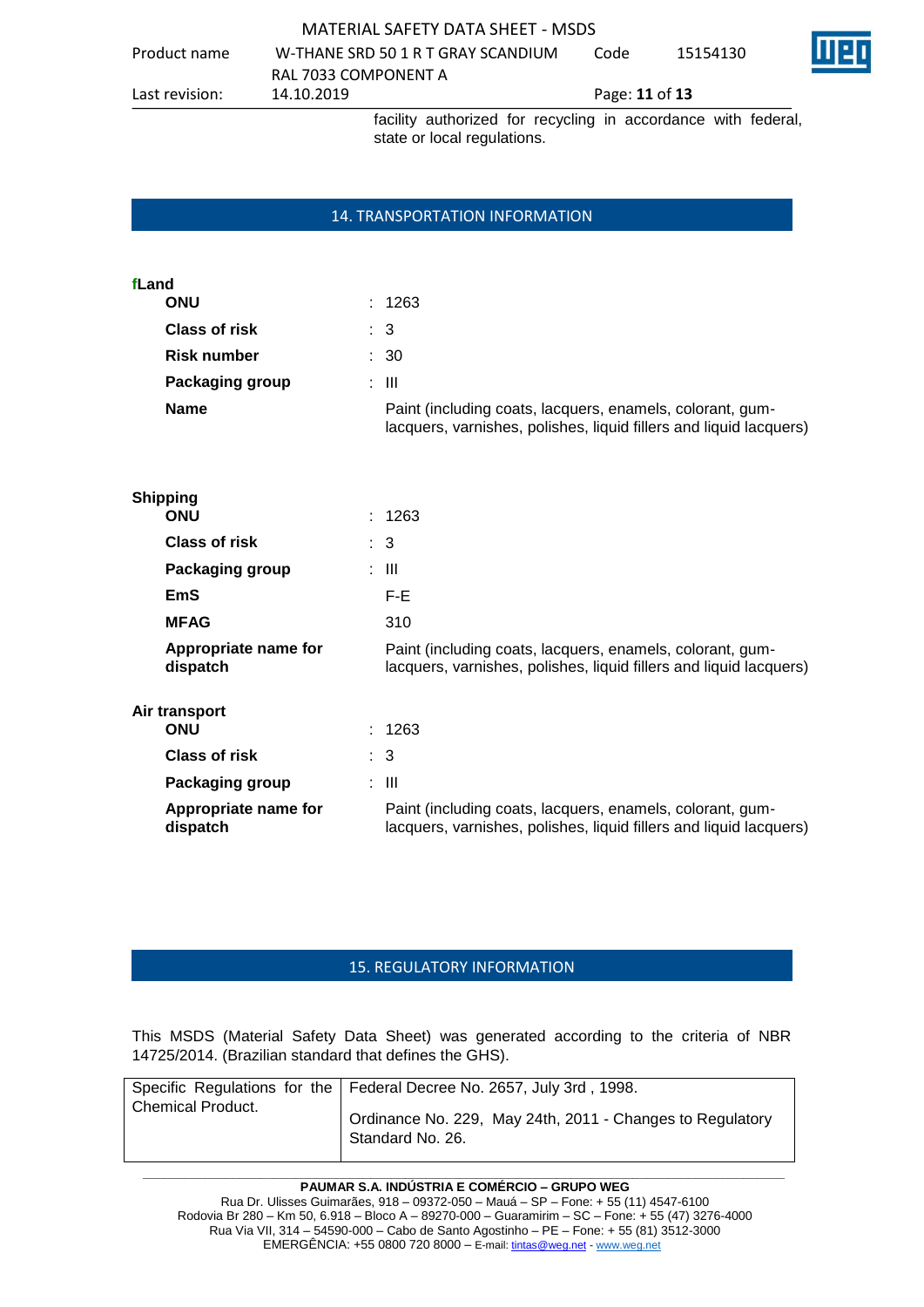| Product name                                                     |            | W-THANE SRD 50 1 R T GRAY SCANDIUM             | Code           | 15154130 |  |
|------------------------------------------------------------------|------------|------------------------------------------------|----------------|----------|--|
|                                                                  |            | RAL 7033 COMPONENT A                           |                |          |  |
| Last revision:                                                   | 14.10.2019 |                                                | Page: 12 of 13 |          |  |
|                                                                  |            | ABNT NBR 14725: 2014 - valid from 19/12/2014 - |                |          |  |
|                                                                  |            | Amendment 1 (19/11/2014).                      |                |          |  |
| Law No. 12305, August 2nd 2010 (Solid Waste National<br>Policy). |            |                                                |                |          |  |
|                                                                  |            | Decree No. 7404, December 23rd, 2010.          |                |          |  |
|                                                                  |            | Resolution ANTT N° 5.232, December 14th 2016.  |                |          |  |
|                                                                  |            |                                                |                |          |  |

### 16. ADDITIONAL INFORMATION

#### **Acronyms Used:**

**Legenda:**

| <b>CAS</b>      | <b>Chemical Abstract Service</b>                                                                                                                                             |
|-----------------|------------------------------------------------------------------------------------------------------------------------------------------------------------------------------|
| VO              | <b>Organic Vapors</b>                                                                                                                                                        |
| <b>NEC</b>      | National Eletrical code/Código Nacional de Eletricidade                                                                                                                      |
| IEC:            | <b>International Eletrical Commision</b>                                                                                                                                     |
| <b>ABNT</b>     | <b>Brazilian Association of Technical Standards</b>                                                                                                                          |
| <b>ACGIH</b>    | American Conference of Governmental Industrial Hygienists                                                                                                                    |
| <b>TLV</b>      | <b>Threshold Limit Values</b>                                                                                                                                                |
| <b>TLV/TWA</b>  | Time Weighted Average                                                                                                                                                        |
| <b>TLV/STEL</b> | Short Term Exposure Limit                                                                                                                                                    |
| TLC/C:          | Tolerance Limit - Ceiling Value                                                                                                                                              |
| EPI:            | Individual Protective Equipment                                                                                                                                              |
| <b>CA</b>       | <b>Approval Certificate</b>                                                                                                                                                  |
| <b>PPRA</b>     | <b>Environmental Risk Prevention Program</b>                                                                                                                                 |
| <b>NR</b>       | <b>Regulatory Standard</b>                                                                                                                                                   |
| <b>NFPA</b>     | <b>National Fire Protection Agency</b>                                                                                                                                       |
| mmHg            | Millimeters of mercury - pressure unit                                                                                                                                       |
| <b>DL50</b>     | Lethal Dose average                                                                                                                                                          |
| <b>CL50</b>     | Lethal Concentration average                                                                                                                                                 |
| ppm             | Parts per million                                                                                                                                                            |
| N.d             | Not available                                                                                                                                                                |
| $A + B$         | Viscosity of the mixture of component A + component B                                                                                                                        |
|                 | Important information, but not specifically described in the previous sections:<br>This MSDS was prepared based on current knowledge about the bandling of the product under |

This MSDS was prepared based on current knowledge about the handling of the product under normal conditions of use, according to the application specified on the packaging and recommended usage in Section 1 of this MSDS. Any other use of the product involving its

**\_\_\_\_\_\_\_\_\_\_\_\_\_\_\_\_\_\_\_\_\_\_\_\_\_\_\_\_\_\_\_\_\_\_\_\_\_\_\_\_\_\_\_\_\_\_\_\_\_\_\_\_\_\_\_\_\_\_\_\_\_\_\_\_\_\_\_\_\_\_\_\_\_\_\_\_\_\_\_\_\_\_\_\_\_\_\_\_\_\_\_\_\_ PAUMAR S.A. INDÚSTRIA E COMÉRCIO – GRUPO WEG**